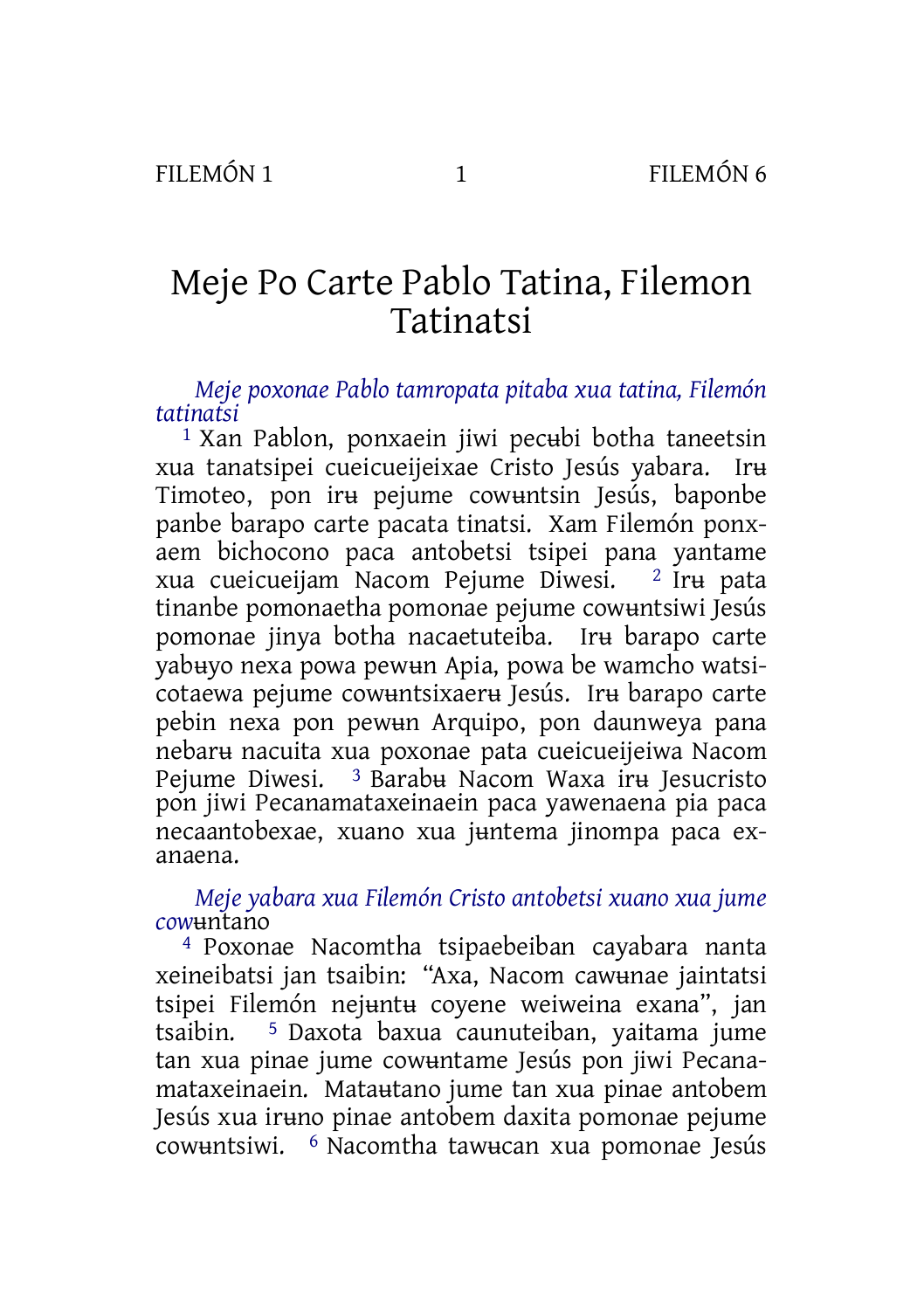pejume cowʉntsiwi xua barapomonae taena xua waxainchi be nacaemonaetsi wajume cowʉntsixae. Mataʉtano Nacomtha tawʉcan xua barapomonae xanepanaya peyaputaenexa xua Nacom naca cana exana pocotsiwa bichocono nacata xanepana poxoru be nacaemonaetsi wajume cowuntsixae Cristo Jesús. <sup>7</sup> Taneantobemxaem nejʉntʉ coyene tsacarabame yawa nejʉntʉ coyene weiweina exaname xua xaniwaicha juntema tapoponaewa tsane. Xam ponxaem be tayapin canatsicotainchi irʉ nejume cowʉntsixae Jesús. Beta nepoponaexae daxota beta jinompa daxita pomonae pejume cowʉntsiwi Cristo Jesús.

*Meje xua Pablo Filemón w*ʉcatsi xua Onésimo tawʉcatsi, pon Filemón pia pebusi cui taetaeinchi

8-9 Bequein bara taitorobi coyene xeinan xua po coyeneya bewa exanaename xua xan Cristo pia peitorobi jiwi jiwana tatsixaein, ichitha ichichipan xua xam neexanaewa tsane xua tacaantobexaetsi. Xan Pablon bara nama bichocono perun tsecaein mataʉtano anoxuae jiwi pecʉbi botha neeta tanatsipei cueicueijeixae Cristo Jesús yabara. 10 Cacui itorobatsi xua neyawenaenexa Onésimo. Bapon taxanto be tatsicotaein taneyawenaexae xua cueicueijei Jesús yabara poxonae cataunxuae xote ecanje jiwi pecʉbi botha. Bapon bayatha nexainya weya nametaba, pon bayatha amanaya necata nacuichin.

11 Bequein caena bayatha Onésimo amanaya jinya nebusi cui taetaeinchi, daichitha jopa xanepanaya cata Ichitha anoxuae bara xanepanaya penacuichin xam nexa yawa xan nexano Jesucristo pejume cowʉntsixaetsi. 12 Caewa cata itorobatsi bapon. Poxonae bapon Onésimo patopiya, weyataeya jacobare tsipei bapon bichocono antobein. 13 Xan ichichipan xua bapon taxantha eca xua barapon tana neyawenaenexa po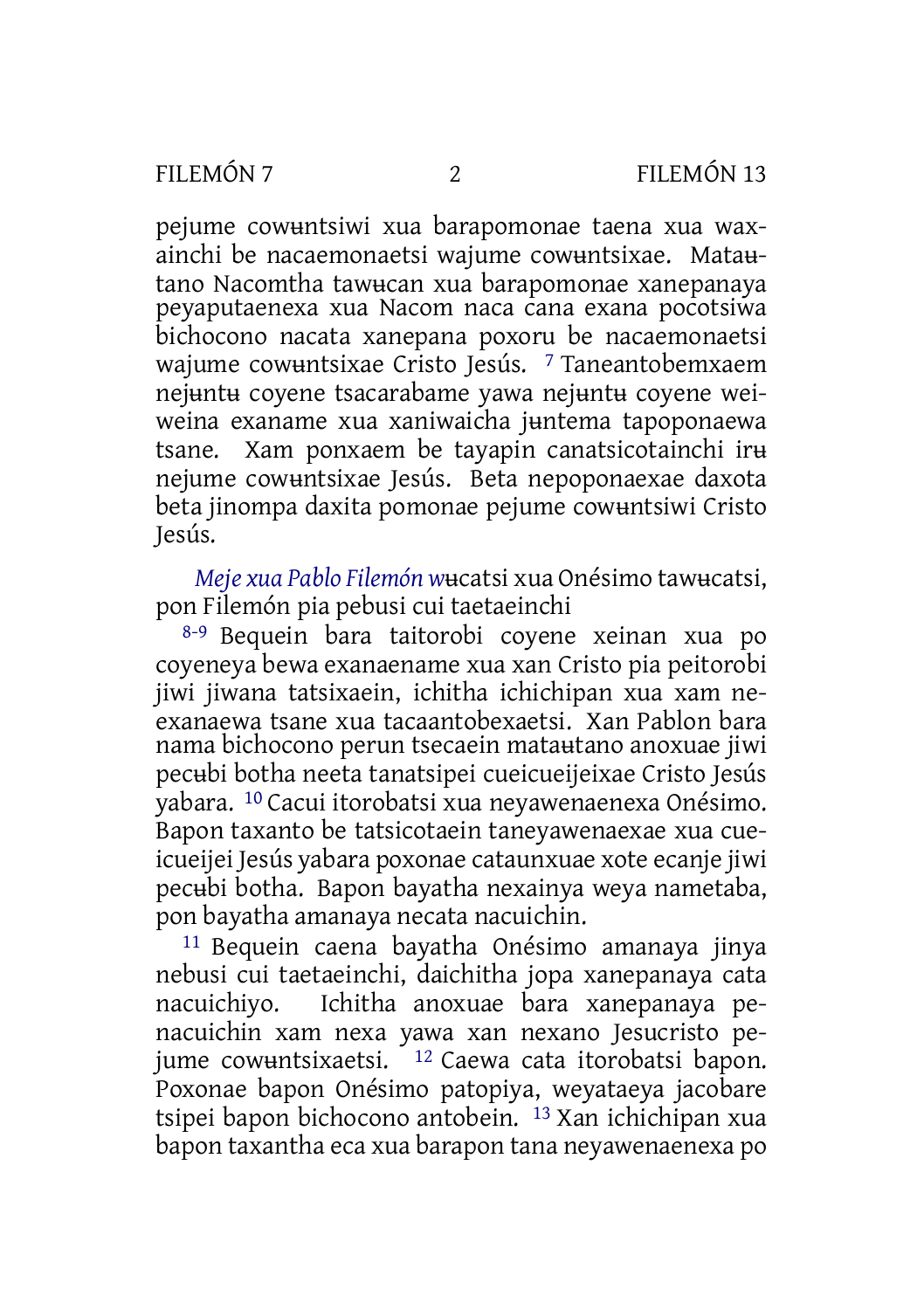penacuichiwa inta exaname xua irʉ poxonae cataunxuae jiwi pecʉbi botha neeta tanatsipei cueicueijeixae Jesucristo pejume diwesi. 14 Ichitha jopa ichipaeinyo xua Onésimo tana neyawenaewa tsane icha jopa becopatsim. Saya ichichipan xua xam exanaename pocotsiwa jinya coutha ichichipame xua jopa neexanaenexa pocotsiwa tacaitorobiwatsi. 15 Metha bayatha Onésimo nametaba nexainya werena saya be caetotha nexa xua anoxuae bara tsitecaeya nebarʉ poponaenexa tsane. 16 Anoxuae nama bapon jopa bewa yabara nanta xeinaem xua bapon be pon pebusi cui taetaeinchi jitontsi. Anoxuae nama bewa catsita tsane xua bapon peainya cui jiton, beyacaincha be pon pebusi cui taetaeinchi. Baxua jei pon bichocono peantobe jitontsi pejume cowʉntsixae Cristo Jesús. Xan bapon Onésimo bichocono antobein. Ichitha xam nama bapon bewa bichocono antobem jinya necata nacuichixae jame yawano be neyapin tsicotaema irʉ pejume cowʉntsixae Jesucristo, pon jiwi Pecanamataxeinaein.

17 Jinya eweicho tana necana exanaemxaem irʉ tajume cowʉntsixae Jesús, daxota moya beta weyataeya matenta wabare Onésimo, icha be neichim poxonae nententa weiweinaya wabame. 18 Icha bapon cata abe exana, icha ichauyo cantoma amanayaba moya newʉcare xua<br>barapo matoma tacacatsinexatsi. <sup>19</sup> Xan Pablon cata barapo matoma tacacatsinexatsi. tinatsi xua barompaya tacobetha yawano xua tacobe cou itaneto, xuaje: Bexa tsane pentoma cacatsinchi. Bequein jopa cawʉcaetsi pentoma po matoma xua tanematoma amanayabiwam xua bayatha tacayawenaexaetsi xua nejume cowʉntsiwa Jesús. 20 Bara barichinde, be pon taeweicho tacanatsicotaeinchi nejume cowʉntsixaerʉ Cristo. Inta exande xua caitorobatsi Jesús, pon jiwi Pecanamataxeinaein, pia pejume cowuntsiwi pia pejuntu cui coyeneya. Nejʉntʉ coyene tsacarabare xua jʉntema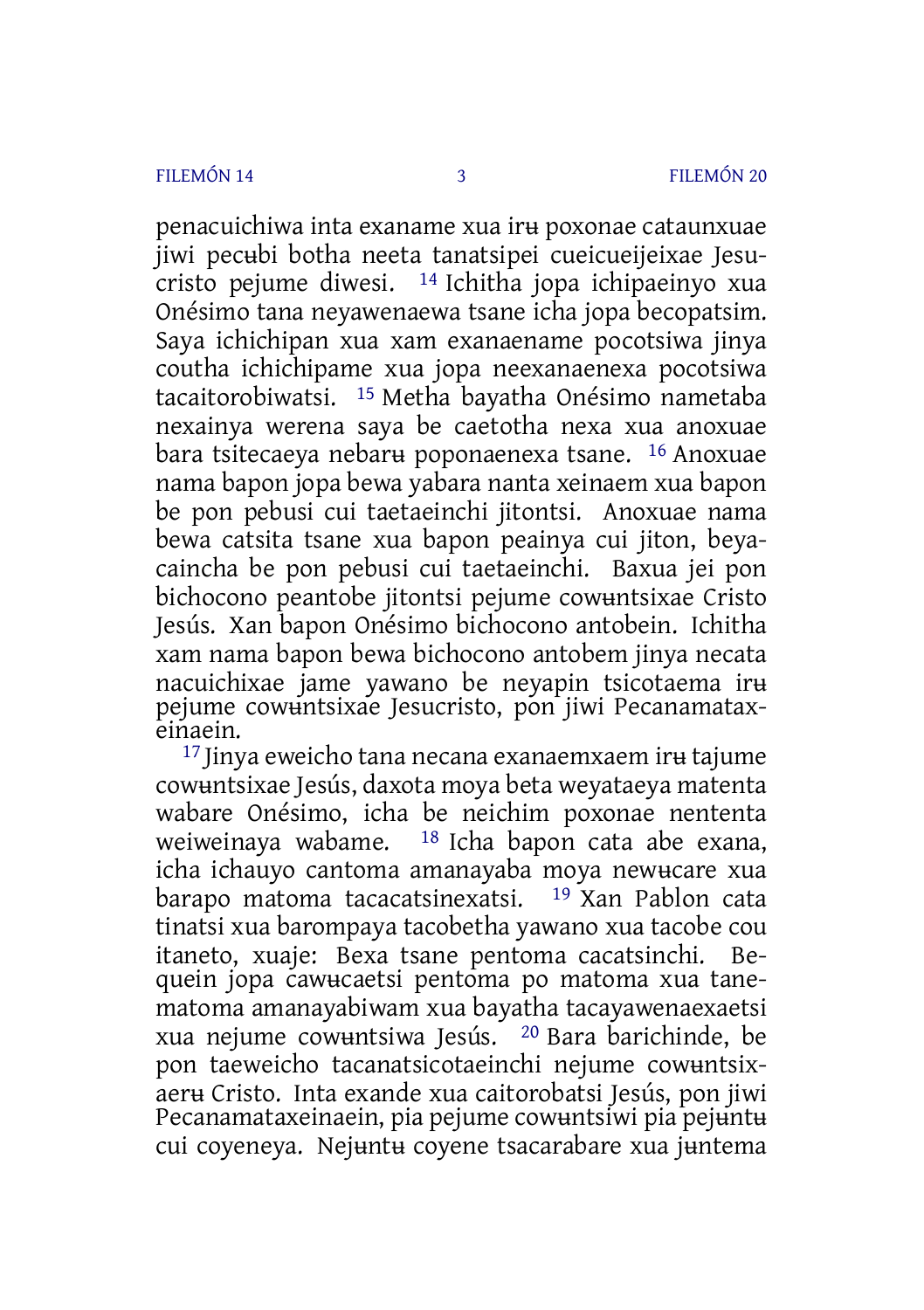## FILEMÓN 21 4 FILEMÓN 25

xaniwaicha tapoponaewa tsane.

21 Daxota cata tinatsi tsipei yaputan xua jume jejam pocotsiwa caitorobatsi xuano xua equeicha nawita exanaename beyacaincha xua tacacui itorobiwatsi. 22 Bapoxonae inta bo tutu netsiwʉnaere. Tsipei bexa tsane paca taeyopiyaeinchi xua bayatha Nacom painya newʉcaexae xua tapaca taeyopiyaewatsi tsainchi.

*Meje yabara xua ichamonae Filemón jacobatsi*

23 Epafras cajacoba pon irʉ xota eque jiwi pecʉbi botha penatsipei cueicueijeixae Cristo Jesús yabara. 24 Mataʉtano irʉ Marcos, irʉno Aristarco, irʉno Demas, irʉno Lucas, daxita barapomonae matabʉxʉyo neyawena xua tacueicueijeiwa Jesucristo yabara.

25Barabʉ Jesucristo pon jiwi Pecanamataxeinaein, paca yawenaena daxita paxam pia paca necaantobexae.

Baja Pablo.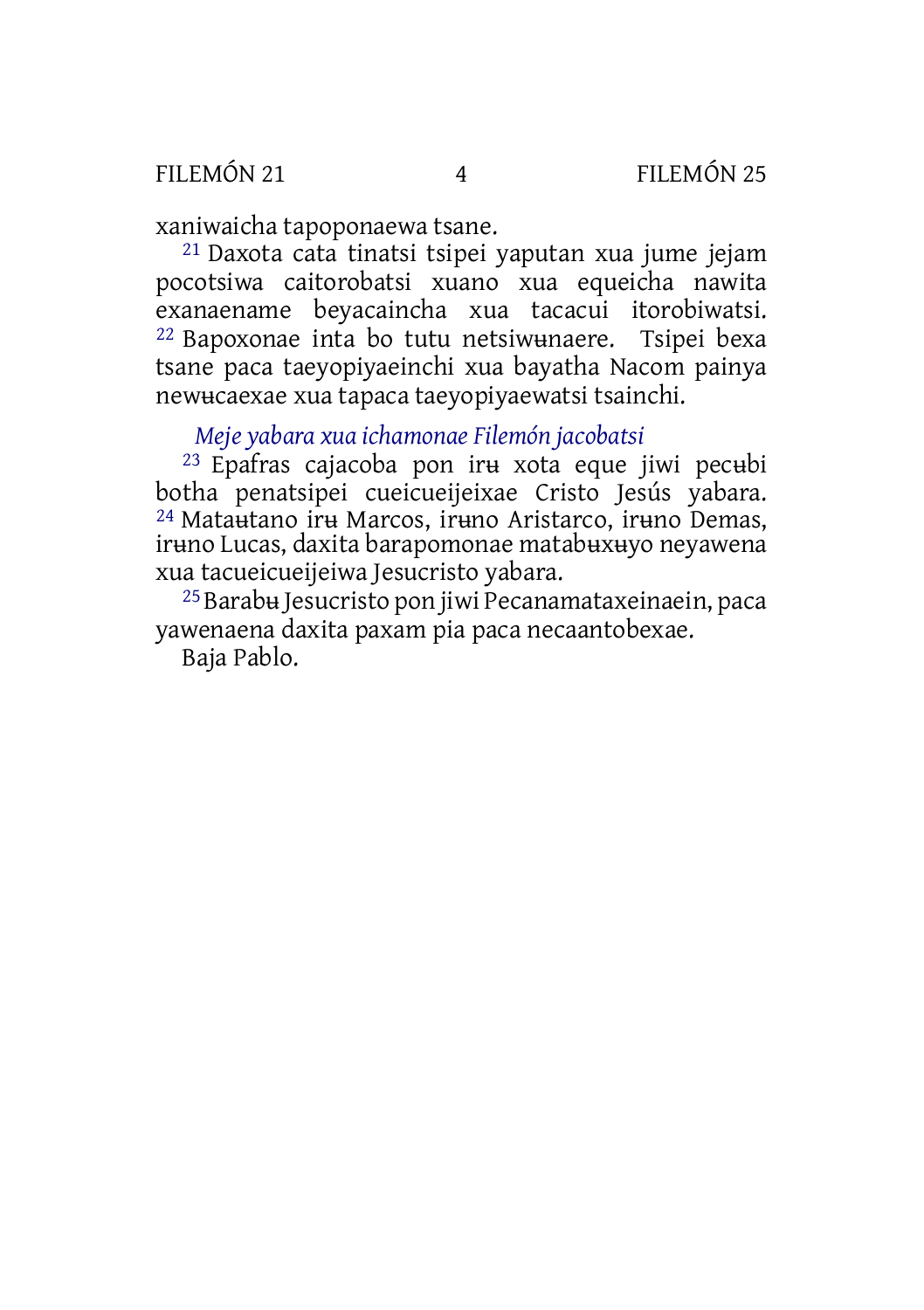5

### Nacom Pejume Diwesi po diwesi pena jume diwesi xua Jesucristo yabara tinatsi New Testament in Cuiba

copyright © 2010 Wycliffe Bible Translators, Inc.

Language: Cuiba

Translation by: Wycliffe Bible Translators, Inc.

#### Copyright Information

© 2010, Wycliffe Bible Translators, Inc. All rights reserved.

This translation text is made available to you under the terms of the Creative [Commons](http://creativecommons.org/licenses/by-nc-nd/4.0/) License: [Attribution-Noncommercial-No](http://creativecommons.org/licenses/by-nc-nd/4.0/) Derivative Works. (http:// creativecommons.org/licenses/by-nc-nd/3.0/) In addition, you have permission to port the text to different file formats, as long as you do not change any of the text or punctuation of the Bible.

You may share, copy, distribute, transmit, and extract portions or quotations from this work, provided that you include the above copyright information:

You must give Attribution to the work.

You do not sell this work for a profit.

You do not make any derivative works that change any of the actual words or punctuation of the Scriptures.

Permissions beyond the scope of this license may be available if you contact us with your request.

The New Testament

in Cuiba

© 2010, Wycliffe Bible Translators, Inc. All rights reserved.

This translation is made available to you under the terms of the Creative Commons Attribution-Noncommercial-No Derivatives license 4.0.

You may share and redistribute this Bible translation or extracts from it in any format, provided that:

You include the above copyright and source information.

You do not sell this work for a profit.

You do not change any of the words or punctuation of the Scriptures. Pictures included with Scriptures and other documents on this site are licensed just for use with those Scriptures and documents. For other uses, please contact the respective copyright owners.

2014-04-22